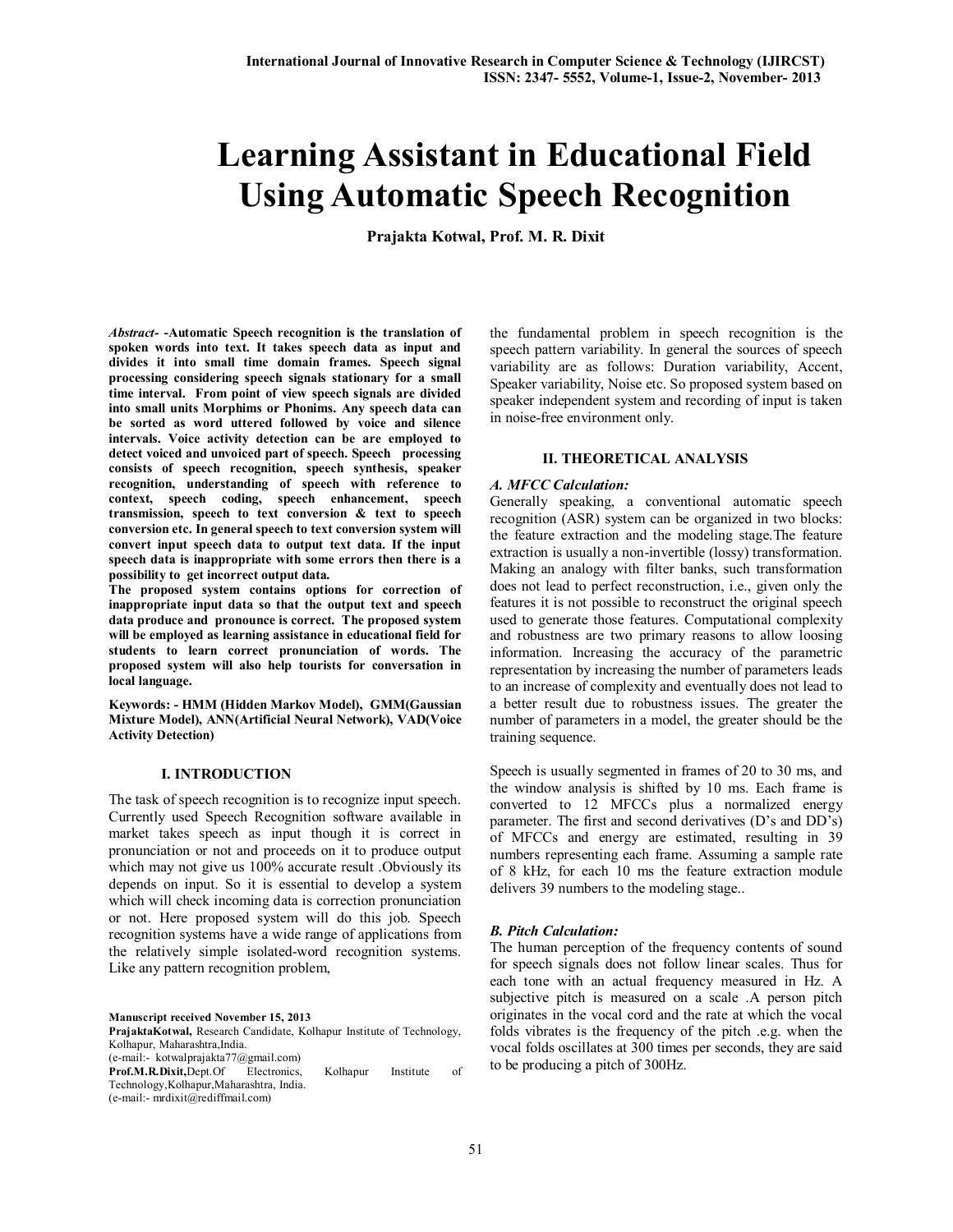# **III. PROPOSED METHODOLOGY**

# *A. OBJECTIVE OF THE PROJECT :-*

- a) Applying Voice Activity Detection (VAD) and removal of silence segments.
- b) Estimation of Mel Frequency Cepstrum Coefficient (MFCC) .
- c) To develop Hidden Markov Model.
- d) To develop Gaussian Mixture Model.
- e) To develop artificial neural network.
- f) Correct the inappropriate pronounce word and replace it by appropriate pronunciation.

# *B. METHODOLOGIES OF IMPLEMENTATION :-*



**Fig1 :** Methodology of Implementation

Fig 1.- Shows design of a system which convert incorrect speech input data into correct speech output data. The proposed system includes workflow as – recording of speech input data using sound recorder of PC and recording tools. Speech input data can be recorded over appropriate frequency range which can be applied to voice activity detection (VAD) also known as speech activity detection. This technique can be used in speech processing in which presence or absence of human speech is detected. Output speech signal from VAD is use for calculating Mel Frequency.

Mel Frequency ceptrum coefficient is based on human peripheral auditory system. The human perception of the frequency contents for sound of speech signal does not follow a linear scale. Thus for each tone with an actual frequency measured in Hz, a subjective pitch is measured on a scale called melscale. Isolated speech recognition can be performed by hidden markov model and Gaussian mixture model ,from them both will compare and the best output that model will be used to give input data for artificial neural network, which will classify speech segments as voiced, unvoiced, nasal / frative / plosive etc.The available development tools like Colea, Dragon, Natural Reader will be applied for speech to text conversion. The output speech will be represent the appropriate or corrected utterance of the input speech data.

Output signal based on MFCC coefficient.

#### **BASIC RESULS:**



Fig 2 :MFCC Extraction



Fig 3: Signal Plotting

Pitch calculation=253 for first correct input voice.

#### **IV. CONCLUSION / FUTURE SCOPE**

Feature extraction is done by MFCC (Mel Frequency Cepstral Coefficient) which represents audio based on perception of human ear.This result is useful in speech recognition application. The same techniques can be used in different applications. There are lots of techniques likes GMM, HMM, DTW, ANN etc .which can be used as per requirement of application. Dictionary can be modified when it needs to change.

## **REFERENCES**

- [1] Nelson Morgan,"Deep and Wide: Multiple Layers in Automatic Speech Recognition",IEEE Transactions on audio,speech and language processing,vol.20, no.1, January 2012.
- [2]ArchanaShende,Subhash Mishra, Shiv Kumar, "Comparison of different parameters used in GMM based automatic speaker recognition", International Journal of Soft Computing and Engineering (IJSCE)